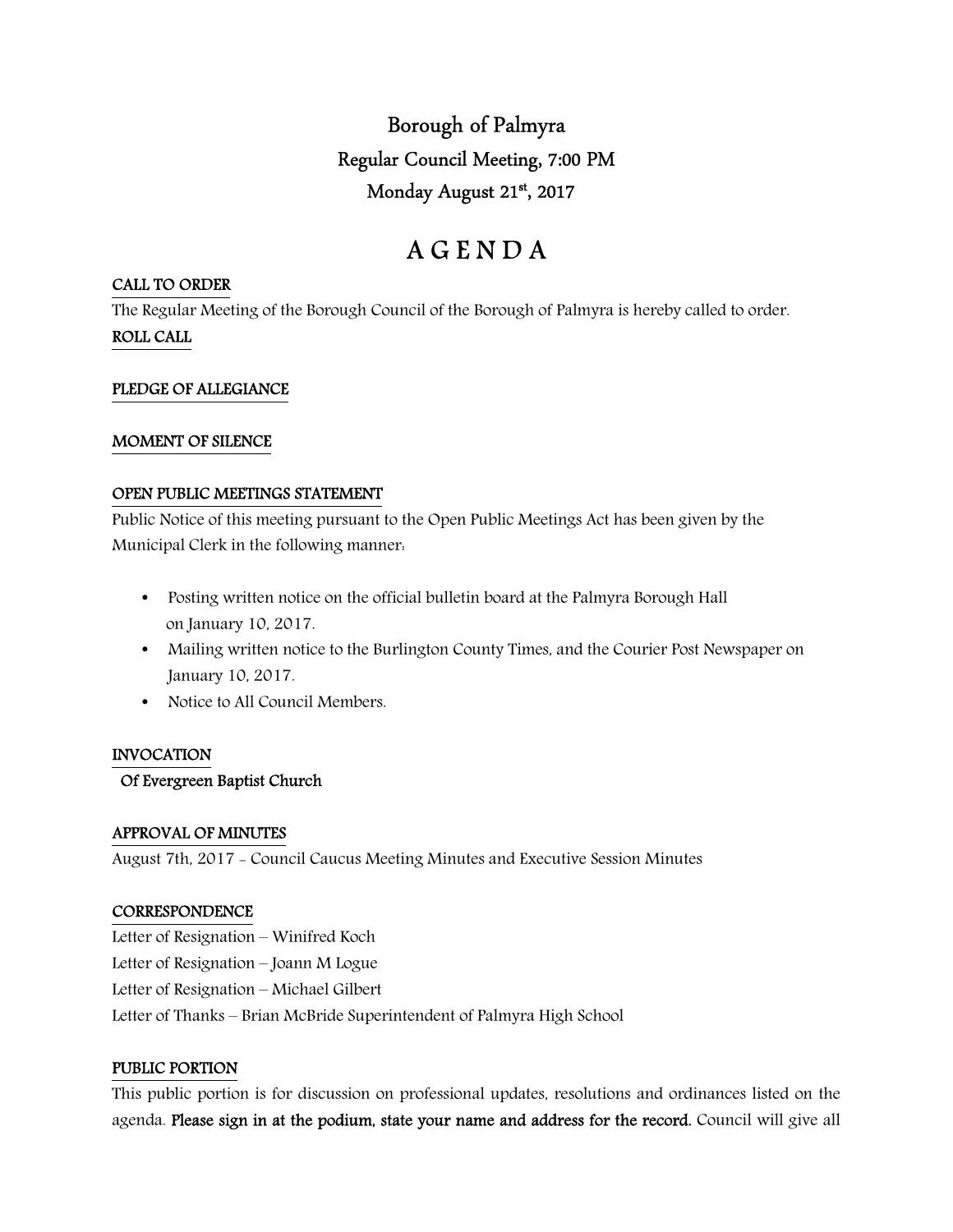comments appropriate consideration. Each citizen will be allotted up to five (5) minutes to speak, in order to allow everyone an opportunity to ask questions and express their opinions or concerns. Please direct all comments to the Mayor. Each citizen may only speak once during each public portion.

## ORDINANCES ON FIRST READING (Public Hearing September  $18<sup>th</sup>$ , 2017).

Ordinance 2017-09, An Ordinance of The Borough of Palmyra Amending Chapter 126 of the Code of the Borough of Palmyra: Flood Damage Prevention, as adopted via Ordinance 2009-1.

Ordinance 2017-10, An Ordinance of the Borough of Palmyra, in the County of Burlington, State of New Jersey, providing for various capital improvements and related expenses in and for the Borough of Palmyra appropriating \$1,889,000.00 therefor authorizing the issuance of \$1,765,500.00 in General Improvement Bonds or Notes of the Borough of Palmyra to finance the same.

## ORDINANCES ON SECOND READING Public Hearing

Ordinance 2017-07, An Ordinance Of The Borough Of Palmyra Amending Ordinance 2013-20 Regulating Vacant/Abandoned Properties.

Ordinance 2017-08, An Ordinance of the Borough of Palmyra Establishing an Abandoned Property List in Accordance with N.J.S.A. 55:19-55.a.

## RESOLUTIONS Consent Agenda

Resolution 2017-180 to Resolution 2017-195 will be enacted as a single motion, if any resolution needs additional discussion it will be removed from the consent agenda and voted on separately.

- Resolution 2017-,180 Resolution Requesting Approval of the Borough of Palmyra Grant Management Plan
- Resolution 2017–181, Resolution Authorizing the Application for a FY 2018 Small Cities Community Development Block Grant from the New Jersey Department of Community Affairs for ADA Improvements in the Palmyra Harbour Area of the Borough
- Resolution 2017–182, Resolution Authorizing the adoption of the Citizen Participation Plan developed by the NJ Department of Community Affairs Small Cities CDBG Program.
- Resolution 2017–183, Resolution Indicating Fair Housing Officer for Small Cities Community Development Block Grant Application
- Resolution 2017–184, Resolution Awarding a Contract to Eastern Environmental for the 2017 and 2018 Tree Maintenance Contract Effective August  $1<sup>st</sup>$ , 2017 to December 31<sup>st</sup>, 2017
- Resolution 2017–185, Resolution Authorizing Advertisement of the leasing of space for Cellular Antenna Array and Ground Space for Borough Telecommunications Tower Bid prepared by V-COMM, LLC.
- Resolution 2017-186, Resolution awarding a contract to ERI for the Temple Boulevard Traffic Engineering Study Project per their proposal Dated July 12, 2017 in the amount not to exceed \$23,500.00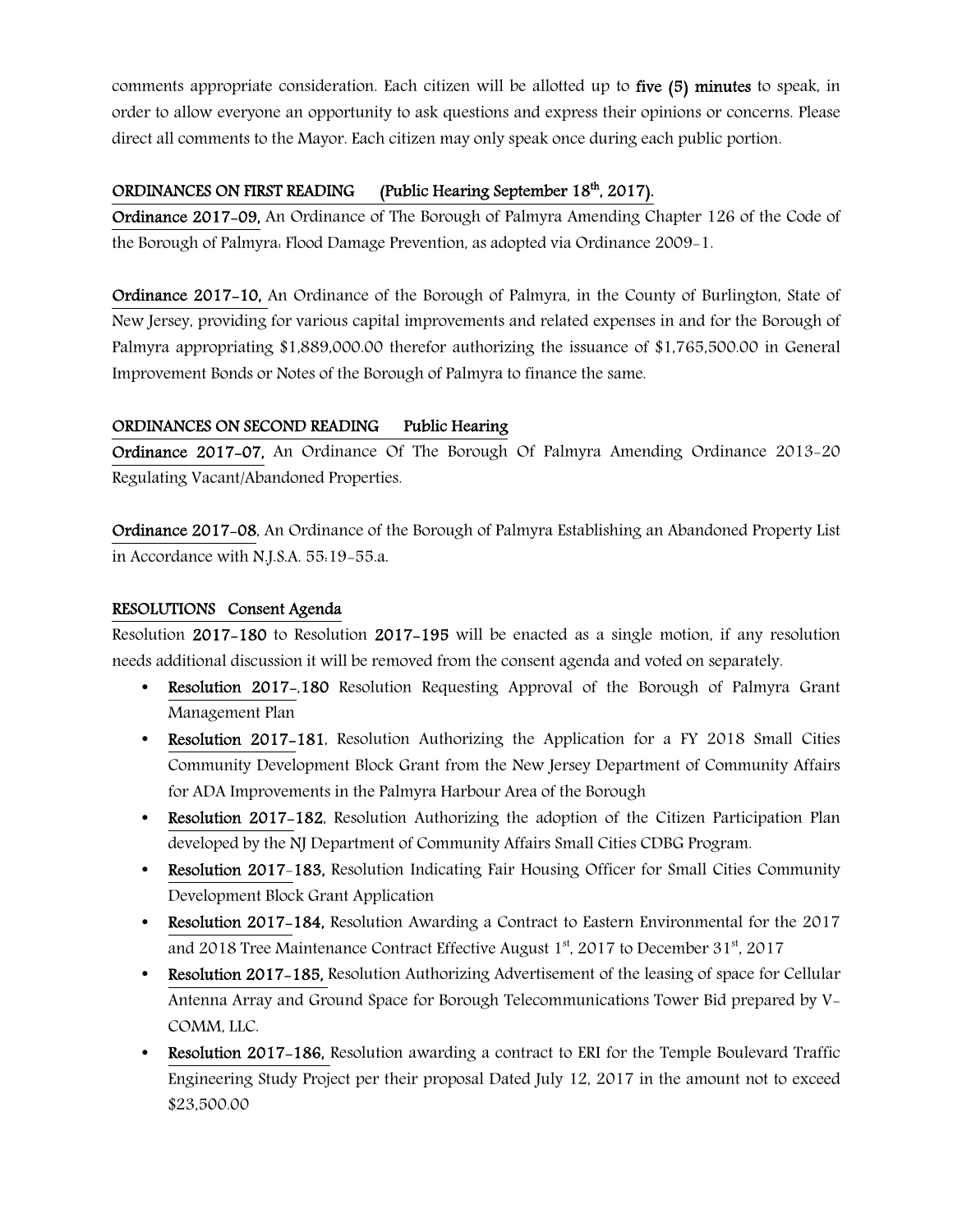- **Resolution 2017–187, Resolution awarding a contract to ERI for the Virginia, Maryland and** Oregon Avenue Intersection Improvements Investigation and Design Project per their proposal Dated July  $12<sup>th</sup>$ , 2017 in the amount not to exceed \$9,500.00
- Resolution 2017-188, Resolution awarding a contract to New Jersey Business Systems, Inc., for the Installation of Security Camera Equipment per their Proposal Video Security & Wireless LAN Design Dated August 2017 in the amount of \$170,248.00 Under NJBS State Wireless Contract 83899 and utilizing Capital Funds.
- Resolution 2017–189, Resolution Awarding a Contract to SHI International Corp., for the Purchase and Installation of Network Software and licensing for Security Cameras Equipment per Their Proposal Dated August 4, 2017 in the Amount of \$42,787.00 under NJ State Software Contract 77560 and Utilizing Capital Funds
- Resolution 2017–190, Resolution Awarding a Contract to Fastenal for the Purchase of Security Camera Equipment per their Quote Expiring September 7, 2017 in the amount of \$94,655.33, Under NJ State Contract TA 79873 and Utilizing Capital Funds
- Resolution 2017–191, Resolution Appointing Scott Pearlman as Alternate Contact Person for the BURLCO JIF Employment Practices Liability Attorney Consultation Service
- Resolution 2017–192, Resolution Awarding a Contract to CGP & H for Rental Property and Certificate of Occupancy Inspections at the rate of \$125.00 per unit Inspection per their Proposal received August 15, 2017
- Resolution 2017-193, Resolution To Amend the Adopted 2017 Capital Budget.
- Resolution 2017-194, Resolution Authorizing and Amendment to the Personnel Policies and Procedures Manual, Donated Leave Program. Donor Eligibility, paragraph number 4, to allow for a combined forty-five (45) days instead of thirty (30) days that a Donor can Donate
- Resolution 2017-195, Resolution Authorizing the Payment of Bills for the Month of August 2017 In the Amount of \$1,903,833.75.

## MOTION TO APPROVE TREASURERS REPORTS

• July  $2017$ 

## COMMUNITY SPOTLIGHT

• Town Wide Yard Sale – September  $23^{\text{rd}}$ , 2017

## DISCUSSION ITEMS

## NEW Business

- Special Meeting September
- NJ DOT Municipal Aid, Temple Blvd Traffic Study Implementation

## OLD Business

- Tony's Barbershop Mural
- Fillit Mediation & Trial
- Rice Notices: Chief Scott Pearlman and Lt. Meghan Campbell